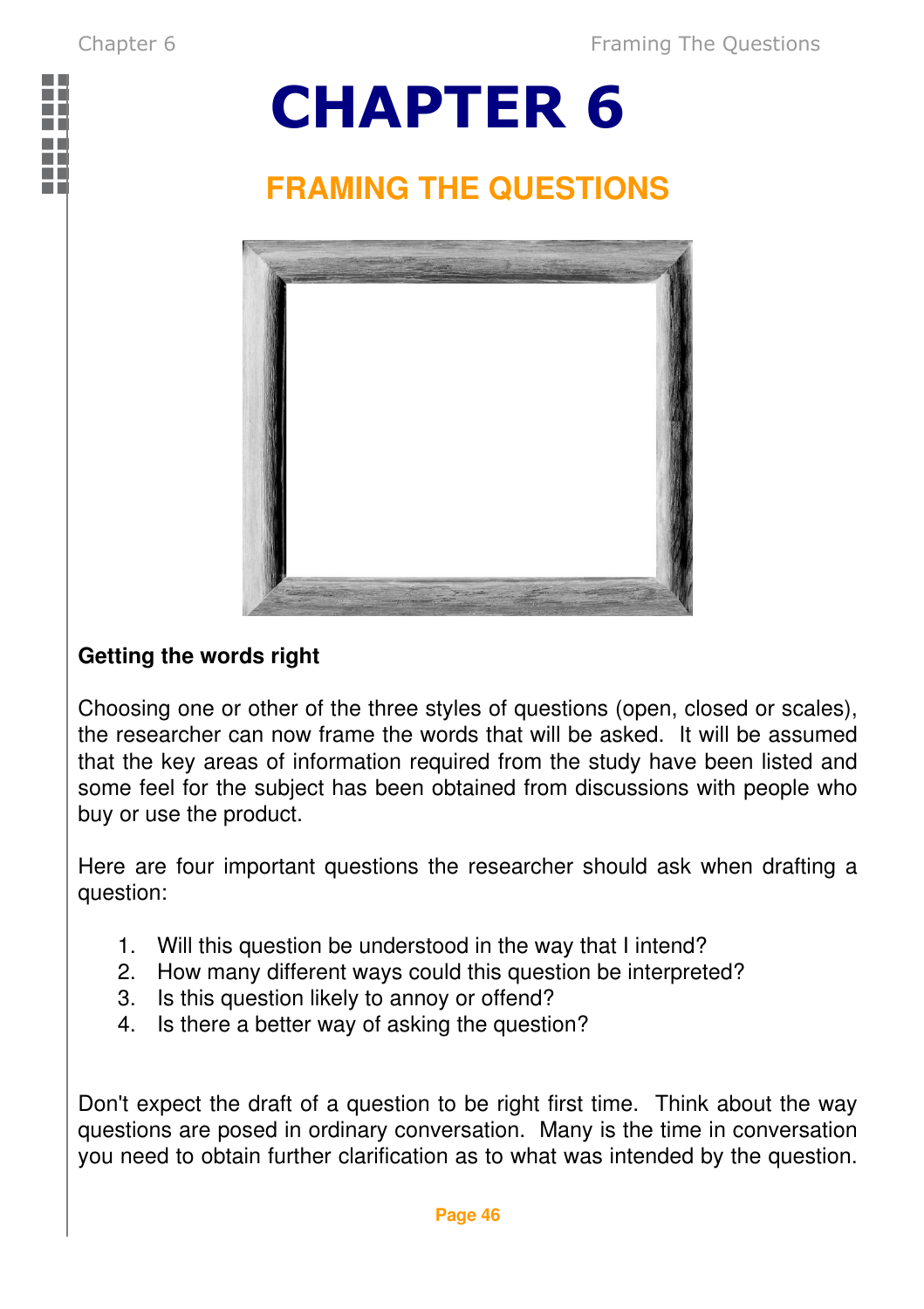Was the question clear? Was it necessary to add a rider to the first question having listened to the answer? Is there still a possibility that the question has not been fully understood?

In a market research study involving many interviews, there is no scope for debate about what was really meant by the question. Its meaning needs to be clear straight away.

## **Do's and don'ts in the wording of questions**

m m T - 11 Ŧ a pr Ŧ ПF

> During the drafting of the words of the questions the researcher is looking for clarity and this is achieved by following a number of simple rules:

• Ensure that the question is without bias. One of the most frequent and serious errors in the wording of questions is the introduction of bias. Very often the bias is unintentional but it creeps in nevertheless. An obvious use of bias is the presentation of a question in such a way as to lead the respondent into the answer. For example, "Would you agree that the Company has an excellent product range?". The question becomes more impartial if some counter weight is introduced. "Would you agree or disagree that the Company has an excellent product range?". However, there is still bias within the question because the idea has been implanted in the respondent's mind that the product range is excellent by the very use of that word. Reducing the bias still further the question could be asked:

Q. Would you say the Company's product range is:

| Very good            |   |
|----------------------|---|
| Quite good           | 2 |
| Neither good nor bad | З |
| Quite poor           | 4 |
| Very poor            | 5 |

Researchers may still argue that the very act of presenting the scale from positive to negative has some bias and the order of the scale should be rotated. They may even say that it is better to use the word `good' throughout so that in the negative part of the scale the term `Not very good' and `Not at all good' is used instead of `Quite poor' and `Very poor'.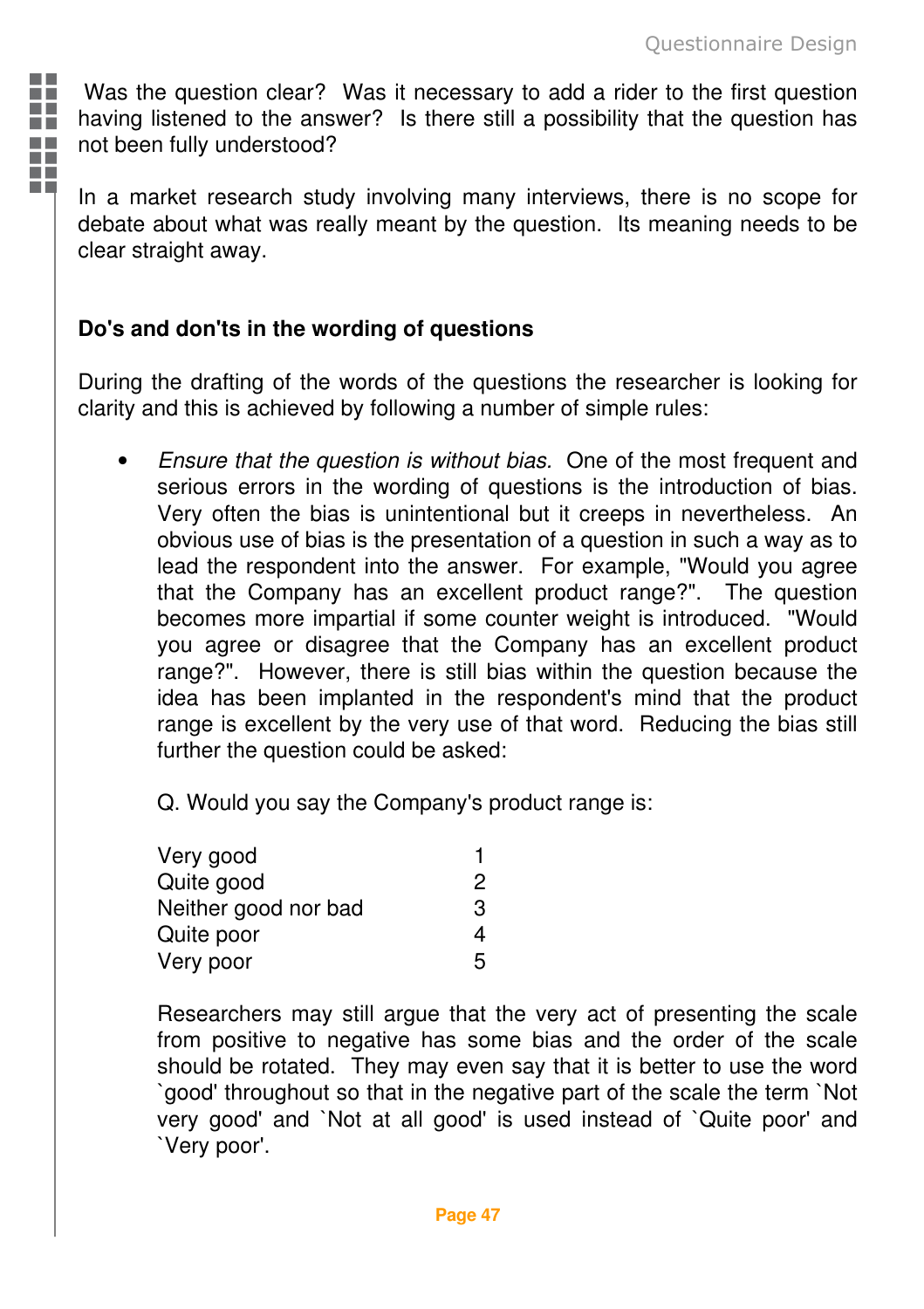m n m n

Erudite papers are written by researchers on the bias which can be introduced by these issues. Is there a bias in a blind taste test in favour of product labelled X or one labelled Y? Is there a bias in favour of scales which have the positive attributes at the top or the bottom? Is there a bias in favour of scales in which people have to choose one of two attributes where the positive attributes are to the left and the negative ones to the right?

All these factors have been shown to cause bias to varying degrees, but it is usually quite small and with nowhere near the effect of poor sampling or bad interviewing. The researcher is encouraged to think carefully about the wording of all questions to eliminate as much bias as possible but not to develop a neurosis which makes them too nervous to put pen to paper.

- Jargon or shorthand may not be understood by the respondent. It cannot be assumed that respondents will understand words which are in common usage to the researcher. Marketing and trade jargon, in common usage to the researcher. acronyms and initials which shorten everyday conversations may not be universally familiar. Even some words or phrases in every day use can give rise to confusion. For example, when speaking to buyers one has to be very clear as to what precisely is meant by the terms `margin' and `mark up'. In the same way terms such as `Gross Domestic Product', `purchasing criteria', and `marque' can create problems for respondents.
- Steer clear of sophisticated or uncommon words (eg `salient', `rancour', `synergy'). A questionnaire is not a place to score literary points so, if in doubt, keep it simple. Be prepared to use colloquialisms if they are more meaningful. In some areas of the North of England it may be necessary to refer to bread rolls as `baps', this being the normal terminology. However it is important to use words which all respondents can understand and so if the bread survey was carried out nationally, there would have to be alternative definitions for other regions.
- Avoid ambiguous words. You may know what you mean by `usually' but will the respondent? The word `frequently' would be acceptable in a question which asked: "How frequently do you buy instant coffee?" but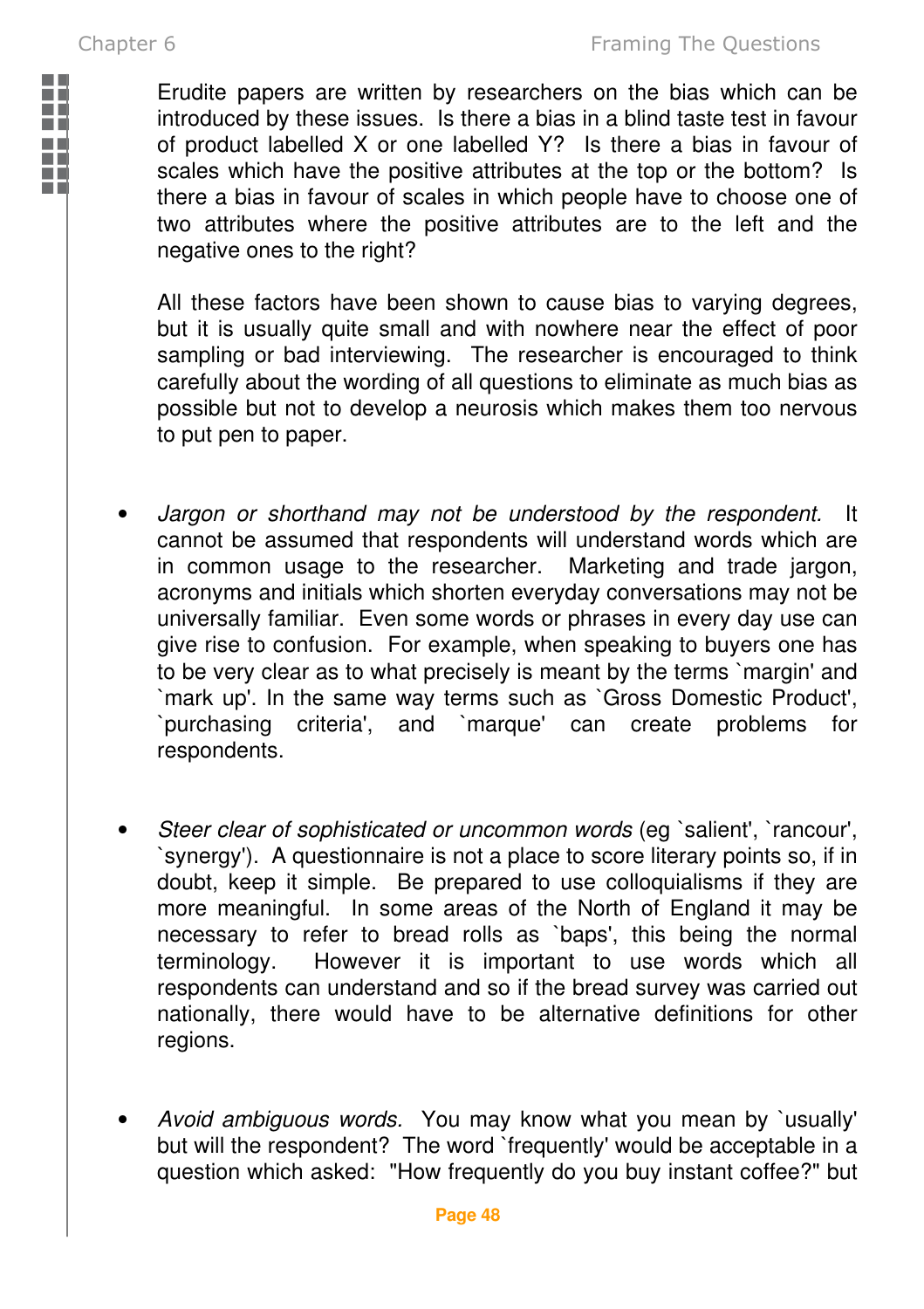it would lack precision if it was used as follows: "Do you frequently buy instant coffee?".

n F m n i n li

a.

Make the question as short as possible. A very long question can lose the respondent part way through. Sometimes the researcher has a burning need to put a question into a context to give it meaning. This can be necessary in certain circumstances. Respondents may need reminding of an event or require some explanation before an answer can be given. The following example reminds or informs people about something which is critical to answering the question.

"The Chancellor in his Autumn statement said that the economy was showing signs of improvement and could be expected to grow at 3% over the next year. Would you agree or disagree with this view?"

However, sometimes questions get out of hand. "In the light of the most recent inflation figures and bearing in mind the Chancellor's Autumn statement, what do you think are the prospects for your business over the next year?" may be better asked as "How is business right now?".

Make the question as simple as possible. Following on from the above point, questions should not only be short, they should also be simple. Questions which include multiple ideas or two questions in one will be confusing to the respondent and the answer could be unintelligible. Here is an example of a question which got into a questionnaire and is bogged down with multiple ideas:

"When you buy both aluminium and steel strip, do you use a different supplier?".

Similarly, it is easy to fall into the trap of building two questions into one. eg "Did you drive or did your partner?". If a question looks as if it is becoming too complicated, it may be because it justifies being split into two separate questions.

Make the questions very specific. Again the rule is for brevity and simplicity. However, there are occasions when it is advisable to lengthen the question by adding memory cues - such as "Have you, yourself, bought any xxx in the last three months; I mean in September,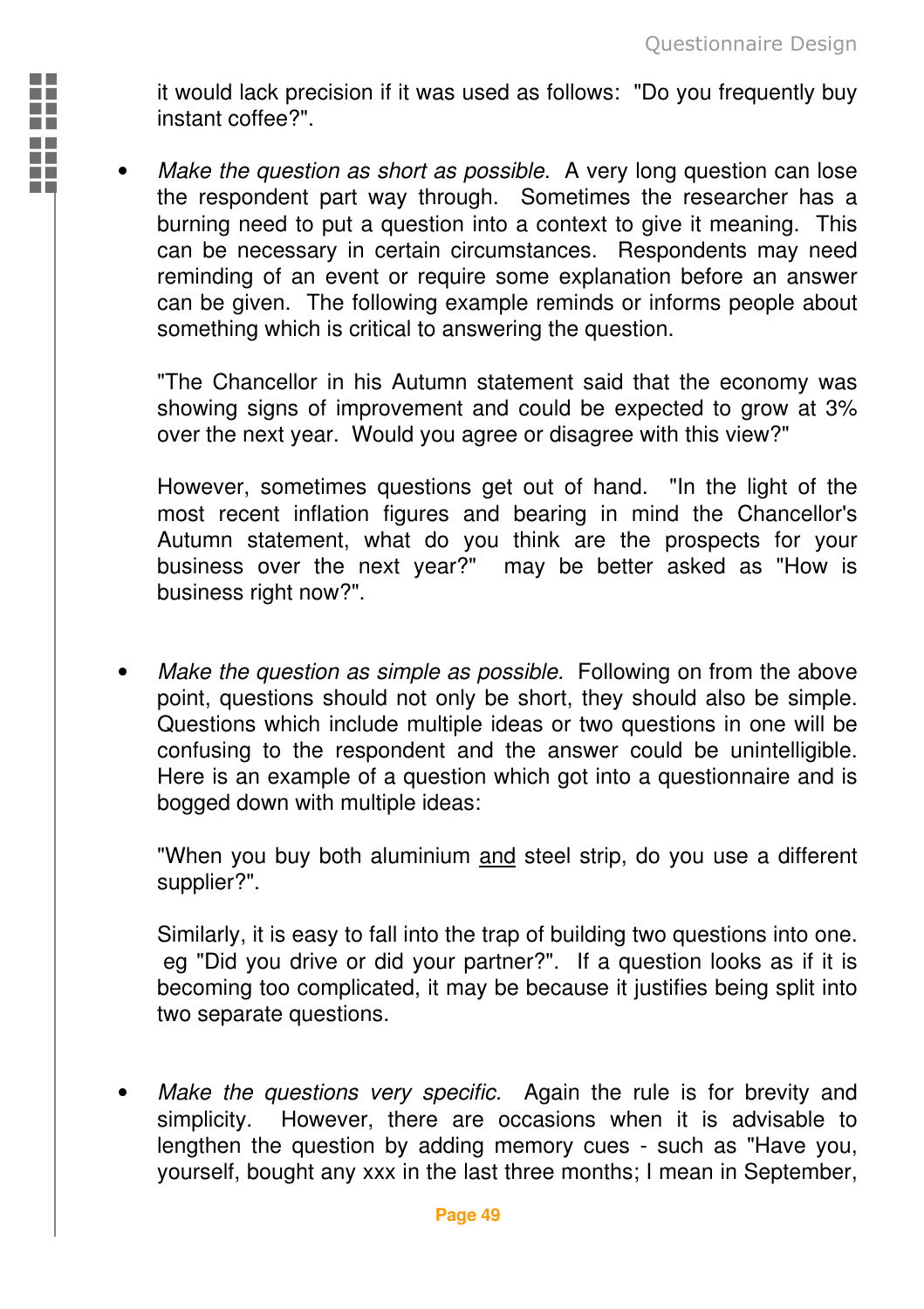**The Contract of Street** n F

October or November?" There are two memory cues in this question. Firstly a reminder that the question relates to the respondent personally and secondly that the last three months comprised September, October and November.

It is always good practice to be specific with time periods. For example don't be vague about "last year" - spell out whether this means the last twelve months or the last full year from January to December. Remember that there is a temptation for people to extend periods rather than contract them. Pinning down the dates reduces the chances of "over claiming" in the responses.

- Make sure that the question and answer do not conflict. There is a danger that in trying to make a question clearer the result could become confusing eg "Do you care what brand you buy or would you buy any brand?".
- Keep the number of meaningful words to a minimum. Questions which include a number of profound words could bamboozle and the researcher would be unsure which word swayed the response. The following question is rather heavy in its use of meaningful words, "What motivates and inspires you in the selection or specification of a new supplier?". Once more, simplicity rules and a better question may be, "What, above all else, influences your choice of a new supplier?".
- Avoid questions with a negative in them. Questions are more difficult to understand if they are asked in a negative sense. It is better to say "Are you likely to buy XXX in the next three months?" than to say "Are you not likely to buy ...?"; "Do you ever ...?", as opposed to "Do you never ...?
- Avoid hypothetical questions. It has been reported that when Xerox commissioned research on the potential for its new copying process, the consultants forecast 8,000 units over six years while, in the event, Xerox installed 80,000 units in three years. The consultants were seeking answers to questions people could not really give as there is a conditioning process which affects people's actions in the longer run.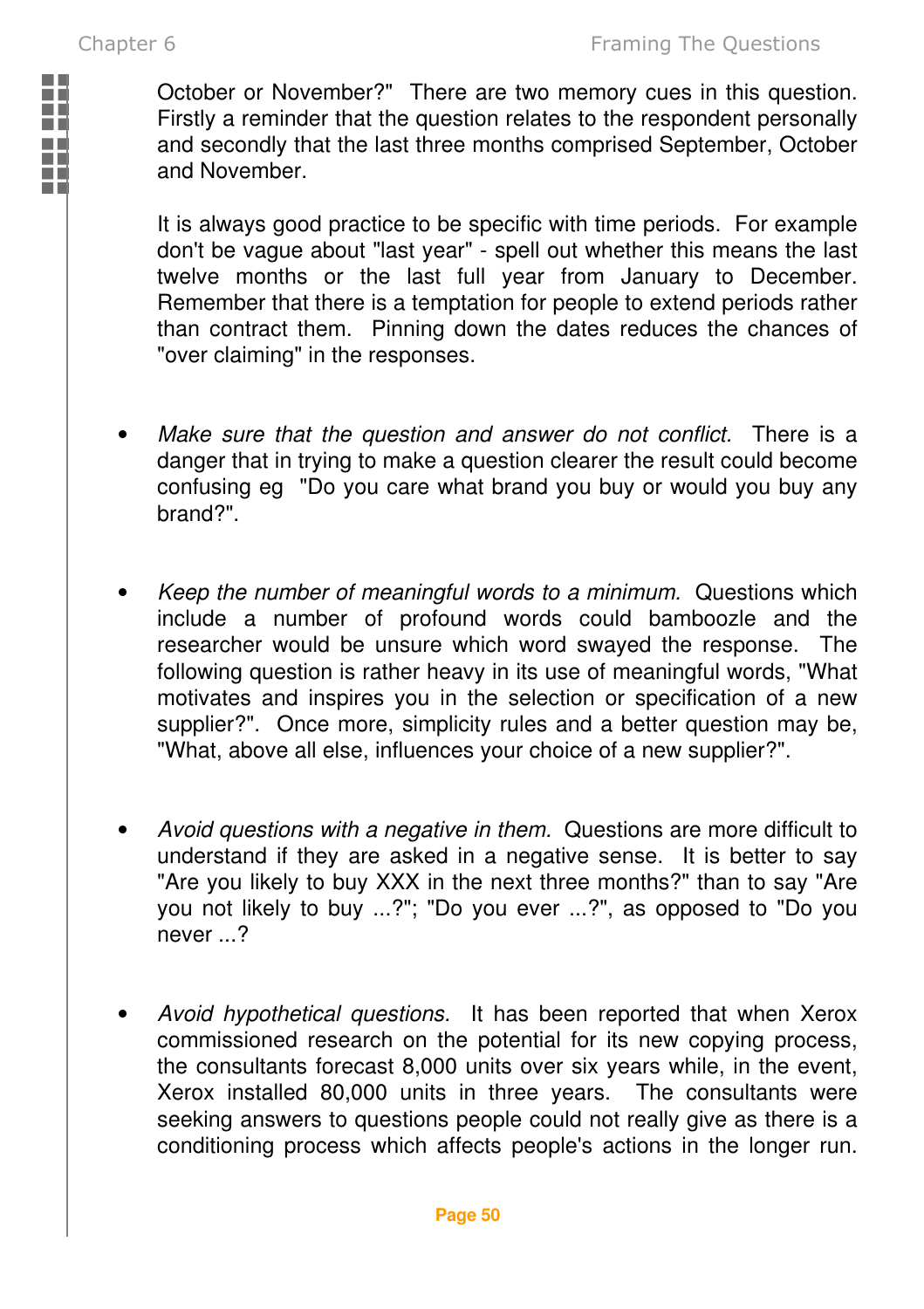Nevertheless, researchers frequently are under pressure to ask hypothetical questions knowing that the results cannot be trusted.

- Do not use words which could be misheard. This is especially important over the telephone. For example the numbers 15 and 50 can be misheard and so if these must be used it would be wise to also spell them out – i.e. 15, I mean one five; 50 I mean five oh.
- Do not offer fixed alternatives which could both be valid. Attitudinal questions can sometimes be irritating to respondents if they feel that their answer is being forced into a box which does not reflect reality. In the following example there is no provision for the fact that the drink could taste both sour and bitter.

| Q Would you say that the drink tasted: | sour bitter? |
|----------------------------------------|--------------|
|                                        |              |

- Keep questions within the respondents' capabilities. A question which asked distributors of clutches how many they sold per year obtained a poor response because the distributors held figures in their heads on monthly not annual sales. When the question was changed the question was answered with very little trouble.
- Desensitise questions by using response bands. Questions which ask ladies about their age or companies about their turnover are best asked in bands. The respondent is less inclined to think that confidences are being divulged if the response categories are fairly broad. Since the data will almost certainly be grouped into bands at the analysis stage, it may as well be collected as such. Thus:

I will read out a number of turnover bands and would you tell me which your company fits into:

| Less than $£1$ million          |   |
|---------------------------------|---|
| £1 million to £10 million       | 2 |
| Over £10 million to £50 million | з |
| Over £50 million                |   |
| Please specify                  |   |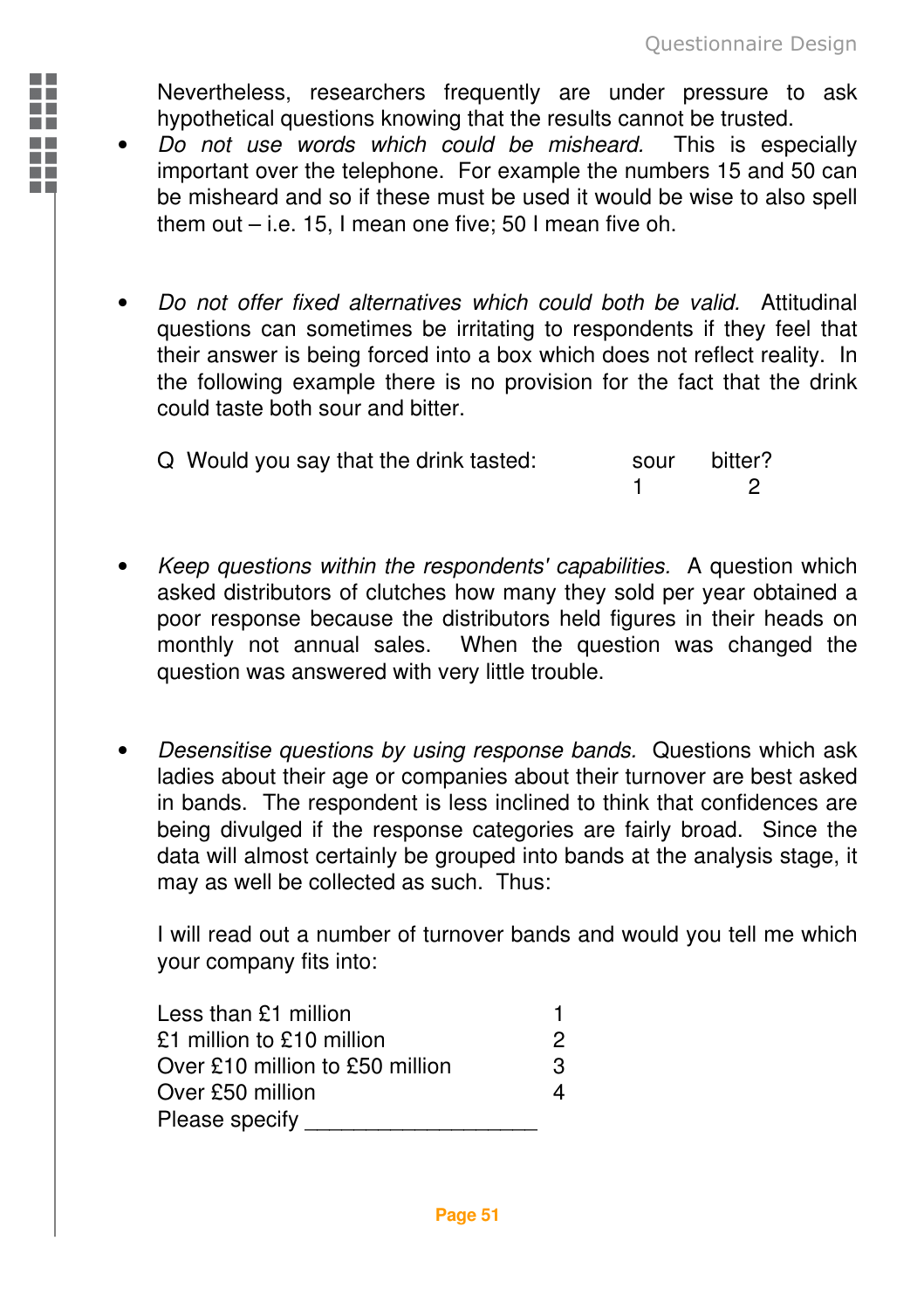**The Contract of Street** ٠

In a situation such as that above the respondent may well be asked to be more specific if his turnover is more than £50 million as the data may be required to work out averages and gross up. Without some specific figures on the `over £50 million' respondents, the average of this band would be impossible to calculate.

Make it easy for respondents to answer questions. Developing the above point further, it is easier for a respondent to answer a numeric question within bands than to answer specifically. If you do not need the answer to be specific, make the respondent's task easier by banding the responses. For example, the question "How much did you spend in XXX's supermarket last week?", would have people racking their memories for the exact figure when you may be quite satisfied to know the figure within £10 bands. If this is the case the respondent should be prompted with those bands. That is:

| Was it $\dots$ | Nothing         |   |
|----------------|-----------------|---|
|                | Less than $£10$ |   |
|                | £10 to £20      | з |
|                | £21 to £30      |   |
|                | Etc.            |   |

It should be noted in a question such as this, the people who do not shop in XXX's supermarket would normally be rerouted so that they are not asked how much they spent. It is still prudent to make provision for someone who passed the routing, perhaps because they normally shop at XXX, but for one reason or another they did not spend anything last week. This requires the response category `nothing' which is a very different answer to `less than £10'.

Some work may have to be done prior to designing the questionnaire to find suitable intervals for the bands. For example if a researcher had to design a questionnaire aimed at collecting data on distributors' sales of commercial brake linings, first it would be necessary to speak to a few distributors to find out sensible turnover bands.

Allow for `others' in fixed response questions. Pre-coded lists, which are not read out and which are for the convenience of the interviewers and the coders, should always have provision for responses other than those which are listed. If the list of responses is read out, once again